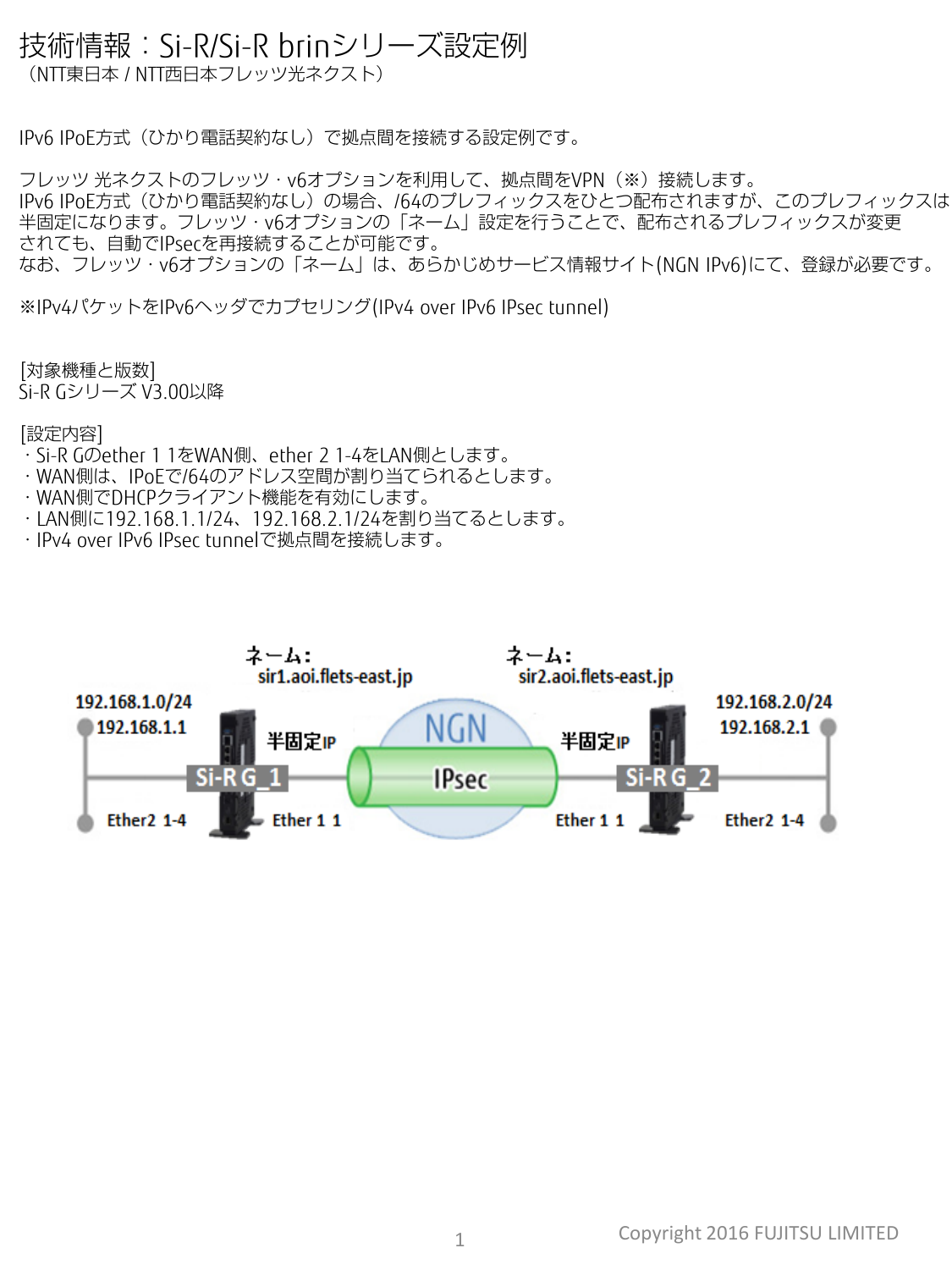[設定例] ・sir2-keyにはIPsec鍵を設定してください。

Si-R G\_1設定例

ether 1 1 flowctl off off ether 1 1 vlan untag 1 ether 2 1-4 flowctl off off ether 2 1-4 vlan untag 2 lan 0 ipv6 use on lan 0 ipv6 ifid 0:0:0:1 lan 0 ipv6 address 0 auto lan 0 ipv6 ra mode recv lan 0 ipv6 ra recv prefix-mode routers lan 0 ipv6 filter 0 pass acl 0 reverse lan 0 ipv6 filter 1 pass acl 1 reverse lan 0 ipv6 filter 2 pass acl 2 reverse lan 0 ipv6 filter 3 pass acl 3 reverse lan 0 ipv6 filter 4 pass acl 4 reverse lan 0 ipv6 filter default reject lan 0 ipv6 dhcp service client lan 0 ipv6 dhcp client option na off lan 0 vlan 1 lan 1 ip address 192.168.1.1/24 3 lan 1 vlan 2 remote 0 name vpn-hon remote 0 ap 0 name honsya remote 0 ap 0 datalink type ipsec remote 0 ap 0 ipsec type ike remote 0 ap 0 ipsec ike protocol esp remote 0 ap 0 ipsec ike encrypt aes-cbc-256 remote 0 ap 0 ipsec ike auth hmac-sha256 remote 0 ap 0 ipsec ike pfs modp1536 remote 0 ap 0 ike mode main remote 0 ap 0 ike shared key text sir2-key remote 0 ap 0 ike proposal 0 encrypt aes-cbc-256 remote 0 ap 0 ike proposal 0 hash hmac-sha256 remote 0 ap 0 ike proposal 0 pfs modp1536 remote 0 ap 0 tunnel local sir1.aoi.flets-east.jp remote 0 ap 0 tunnel remote sir2.aoi.flets-east.jp remote 0 ap 0 sessionwatch address 192.168.1.1 192.168.2.1 remote 0 ip route 0 192.168.2.0/24 1 1 remote 0 ip msschange 1350 syslog facility 23 time zone 0900 proxydns source-port any resource system vlan 4084-4094 consoleinfo autologout 8h telnetinfo autologout 5m acl 0 ipv6 any any 17 any acl 0 udp 500 500 acl 1 ipv6 any any 50 any acl 2 ipv6 fe80::/16 any 17 any acl 2 udp 546 547 acl 3 ipv6 any any 58 any acl 4 ipv6 any any 17 any acl 4 udp any 53 terminal charset SJIS 2 Copyright 2016 FUJITSU LIMITED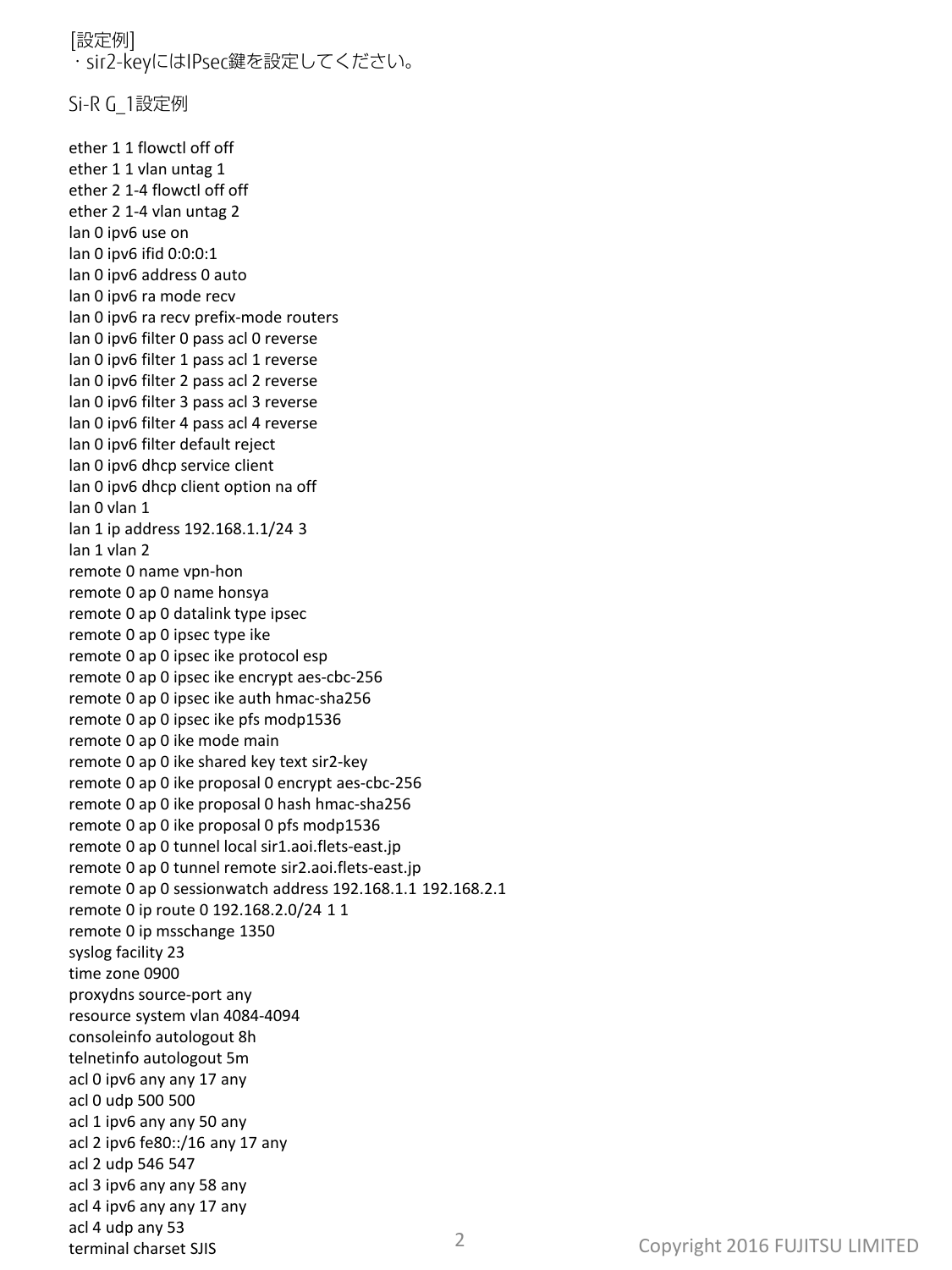ether 1 1 flowctl off off ether 1 1 vlan untag 1 ether 2 1-4 flowctl off off ether 2 1-4 vlan untag 2 lan 0 ipv6 use on lan 0 ipv6 ifid 0:0:0:1 lan 0 ipv6 address 0 auto lan 0 ipv6 ra mode recv lan 0 ipv6 ra recv prefix-mode routers lan 0 ipv6 filter 0 pass acl 0 reverse lan 0 ipv6 filter 1 pass acl 1 reverse lan 0 ipv6 filter 2 pass acl 2 reverse lan 0 ipv6 filter 3 pass acl 3 reverse lan 0 ipv6 filter 4 pass acl 4 reverse lan 0 ipv6 filter default reject lan 0 ipv6 dhcp service client lan 0 ipv6 dhcp client option na off lan 0 vlan 1 lan 1 ip address 192.168.2.1/24 3 lan 1 vlan 2 remote 0 name vpn-hon remote 0 ap 0 name honsya remote 0 ap 0 datalink type ipsec remote 0 ap 0 ipsec type ike remote 0 ap 0 ipsec ike protocol esp remote 0 ap 0 ipsec ike encrypt aes-cbc-256 remote 0 ap 0 ipsec ike auth hmac-sha256 remote 0 ap 0 ipsec ike pfs modp1536 remote 0 ap 0 ike mode main remote 0 ap 0 ike shared key text sir2-key remote 0 ap 0 ike proposal 0 encrypt aes-cbc-256 remote 0 ap 0 ike proposal 0 hash hmac-sha256 remote 0 ap 0 ike proposal 0 pfs modp1536 remote 0 ap 0 tunnel local sir2.aoi.flets-east.jp remote 0 ap 0 tunnel remote sir1.aoi.flets-east.jp remote 0 ap 0 sessionwatch address 192.168.2.1 192.168.1.1 remote 0 ip route 0 192.168.1.0/24 1 1 remote 0 ip msschange 1350 syslog facility 23 time zone 0900 proxydns source-port any resource system vlan 4084-4094 consoleinfo autologout 8h telnetinfo autologout 5m acl 0 ipv6 any any 17 any acl 0 udp 500 500 acl 1 ipv6 any any 50 any acl 2 ipv6 fe80::/16 any 17 any acl 2 udp 546 547 acl 3 ipv6 any any 58 any acl 4 ipv6 any any 17 any acl 4 udp any 53 terminal charset SJIS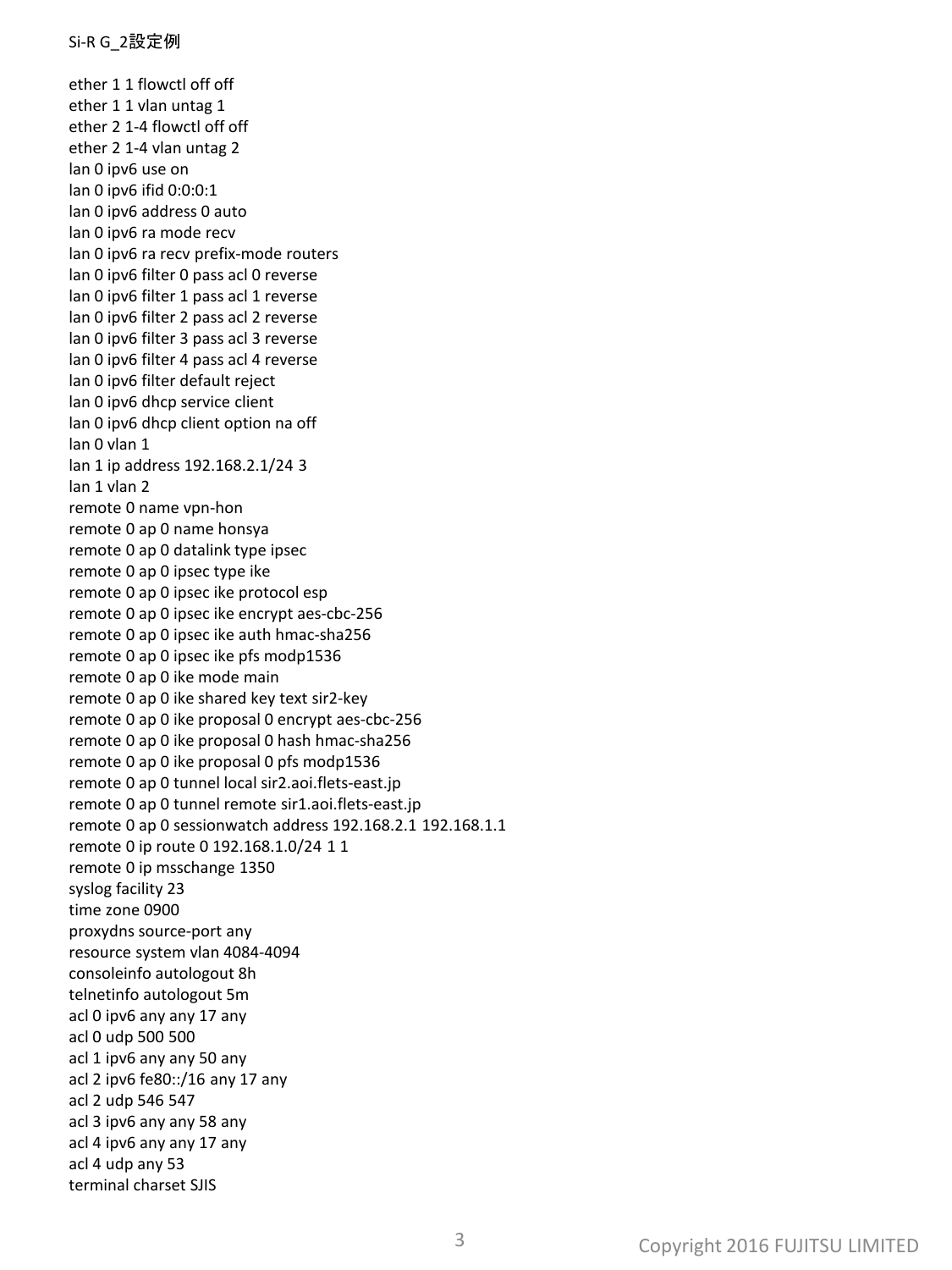解説 Si-R\_G\_1設定解説

Si-R G1 ether 1 1 flowctl off off #ether1 1ポートでフロー制御機能を無効にします。

ether 1 1 vlan untag 1 #ether1 1ポートをTag なしVLAN1に設定します。

ether 2 1-4 flowctl off off #ether2 1-4ポートでフロー制御機能を無効にします。

ether 2 1-4 vlan untag 2 #ether2 1-4ポートをTag なしVLAN2に設定します。

lan 0 ipv6 use on #WAN側インタフェースで、IPv6機能を有効にします。

lan 0 ipv6 ifid 0:0:0:1 #WAN側インタフェースでインタフェースIDの設定を行います。 #v6オプションでname登録したインタフェースID(v6アドレスの後半部)を設定します。

lan 0 ipv6 address 0 auto #WAN側インタフェースでIPv6アドレスを設定します。

lan 0 ipv6 ra mode recv #RAメッセージの受信機能を有効にします。

lan 0 ipv6 ra recv prefix-mode routers #RAメッセージ受信によりプレフィックスが変更された場合、アドレス切替を行うように設定します。

lan 0 ipv6 filter 0 pass acl 0 reverse lan 0 ipv6 filter 1 pass acl 1 reverse lan 0 ipv6 filter 2 pass acl 2 reverse lan 0 ipv6 filter 3 pass acl 3 reverse lan 0 ipv6 filter 4 pass acl 4 reverse lan 0 ipv6 filter default reject #IPv6フィルタリングにより、ACLに該当する通信を許可し、それ以外の通信を遮断する設定をします。

lan 0 ipv6 dhcp service client #WAN側インターフェースに対して、IPv6 DHCPクライアント機能を有効にします。

lan 0 ipv6 dhcp client option na off #IPv6 DHCP クライアントのIPv6 アドレス要求をoffに設定します。

lan 0 vlan 1 #VLAN ID とlan 定義番号の関連付けを行います。

lan 1 ip address 192.168.1.1/24 3 #LAN側IPアドレスを設定します。 #・192.168.1.1/24 : LAN側のIPアドレス/マスクです。 #・3:ブロードキャストアドレスのタイプ。通常は3で構いません。

lan 1 vlan 2 #VLAN ID とlan 定義番号の関連付けを行います。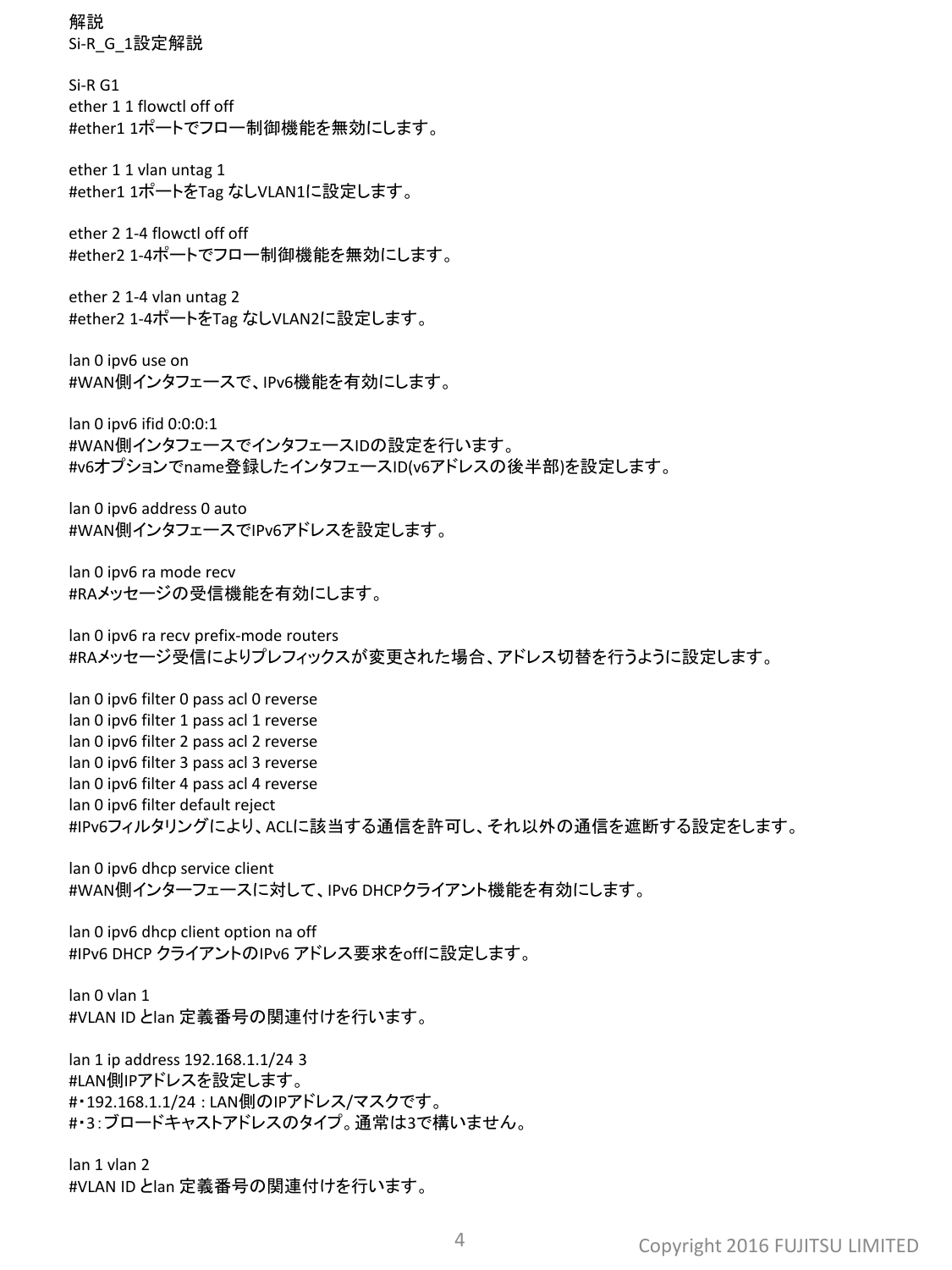remote 0 name vpn-hon #Si-R G2向けのIPsecインターフェースの名前(任意)を設定します。

remote 0 ap 0 name honsya #アクセスポイントの名前(任意、remote nameと同じでも可)を設定します。

remote 0 ap 0 datalink type ipsec #パケット転送方法としてIPsecを設定します。

remote 0 ap 0 ipsec type ike #IPsec情報のタイプにIPsec自動鍵交換を設定します。

remote 0 ap 0 ipsec ike protocol esp #自動鍵交換用IPsec情報のセキュリティプロトコルにESP(暗号)を設定します。

remote 0 ap 0 ipsec ike encrypt aes-cbc-256 #自動鍵交換用IPsec情報の暗号情報にAES256ビットを設定します。

remote 0 ap 0 ipsec ike auth hmac-sha256 #自動鍵交換用IPsec情報の認証情報にSHA2を設定します。

remote 0 ap 0 ipsec ike pfs modp1536 #自動鍵交換用IPsec情報のPFS使用時のDH(Diffie-Hellman)グループにmodp1536を設定します。

remote 0 ap 0 ike mode main #IKE 情報の交換モードをMain Modeに設定します。

remote 0 ap 0 ike shared key text sir2-key #IKEセッション確立時の共有鍵(Pre-shared key)を設定します。

remote 0 ap 0 ike proposal 0 encrypt aes-cbc-256 #IKEセッション用暗号情報の暗号アルゴリズムにAES256ビットを設定します。

remote 0 ap 0 ike proposal 0 hash hmac-sha256 #IKEセッション用の認証情報にSHA2を設定します。

remote 0 ap 0 ike proposal 0 pfs modp1536 #IKE情報のPFS使用時のDH(Diffie-Hellman)グループにmodp1536を設定します。

remote 0 ap 0 tunnel local sir1.aoi.flets-east.jp #IPsecトンネルの送信元アドレスの設定をします。 #v6オプションにて設定した「ネーム」の値を記載します。

remote 0 ap 0 tunnel remote sir2.aoi.flets-east.jp #IPsecトンネルの宛先アドレスの設定をします。 #v6オプションにて設定した「ネーム」の値を記載します。

remote 0 ap 0 sessionwatch address 192.168.1.1 192.168.2.1 #接続先セッション監視の設定をします。 #・192.168.1.1 : ICMP ECHOパケットの送信元IPアドレスです。 #・192.168.2.1 : ICMP ECHOパケットの宛先IPアドレスです。

remote 0 ip route 0 192.168.2.0/24 1 1 #対向装置Si-R 2のLAN側ネットワークへのスタティックルートを設定します。 #・192.168.2.0/24 : 対向装置Si-R G2のLAN側ネットワークです。 #・1 : metric値です。通常は1で構いません。 #・1 : distance値です。通常は1で構いません。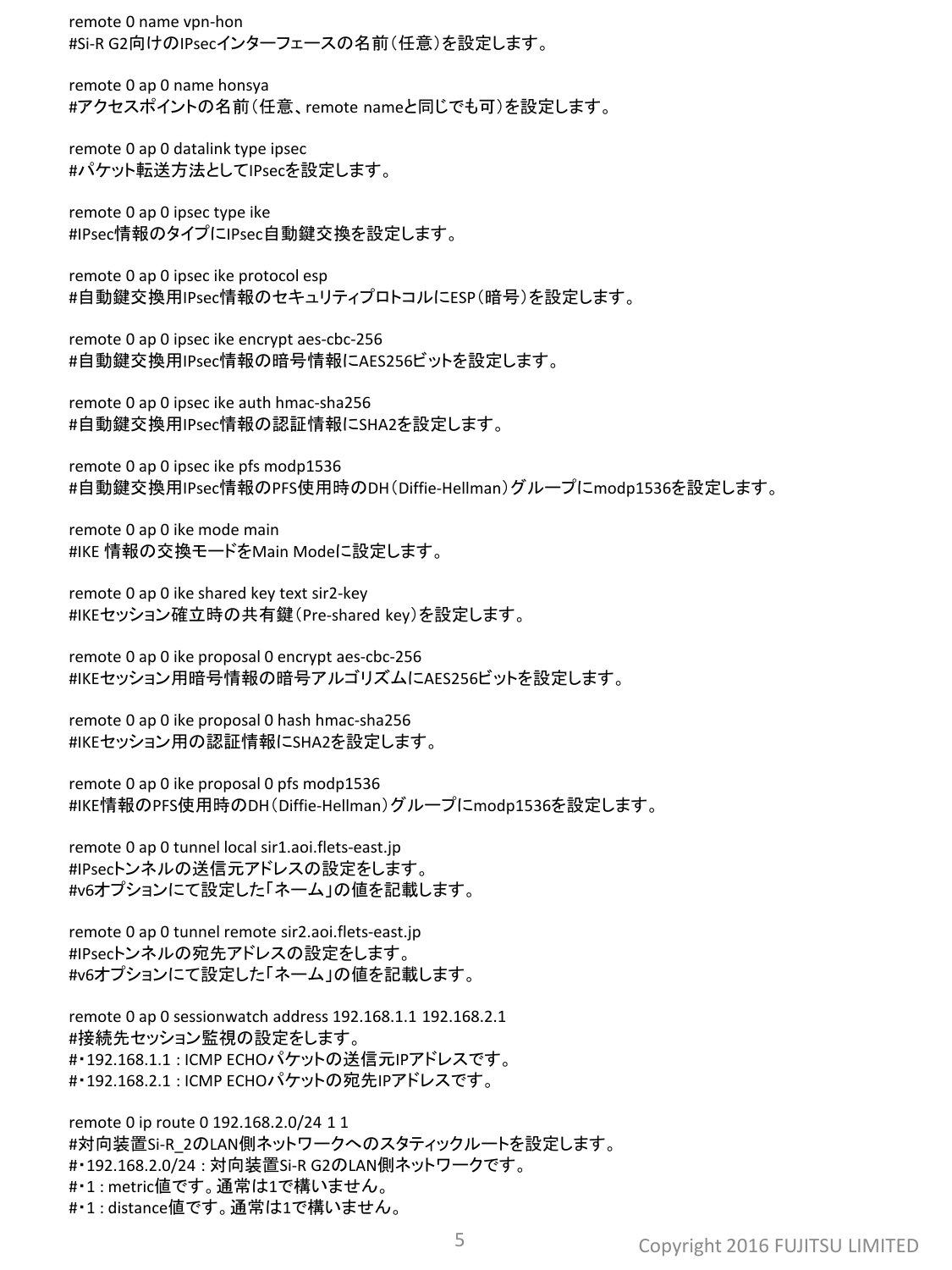remote 0 ip msschange 1350 #トンネルインタフェースのMSS値を1350に書き換えます。

syslog pri error,warn,info syslog facility 23 #システムログ情報の出力情報 / 出力対象ファシリティの設定をします。通常はこの値で構いません。

time zone 0900 #タイムゾーンを設定します。通常はこのままで構いません。

proxydns source-port any #DNSの送信元ポートを不定に設定します。

consoleinfo autologout 8h telnetinfo autologout 5m #シリアルコンソール、TELNETコネクションの入出力がない場合のコネクション切断時間を設定します。 通常はこの値で構いません。

acl 0 ipv6 any any 17 any acl 0 udp 500 500 acl 1 ipv6 any any 50 any #アクセスリストで、IPsecの設定をします。

acl 2 ipv6 fe80::/16 any 17 any acl 2 udp 546 547 #アクセスリストでDHCPv6の設定をします。

acl 3 ipv6 any any 58 any #アクセスリストで、ICMPv6の設定をします。

acl 4 ipv6 any any 17 any acl 4 udp any 53 #アクセスリストでDNSの設定をします。

terminal charset SJIS #ターミナルで使用する漢字コードをShift JISコードに設定します。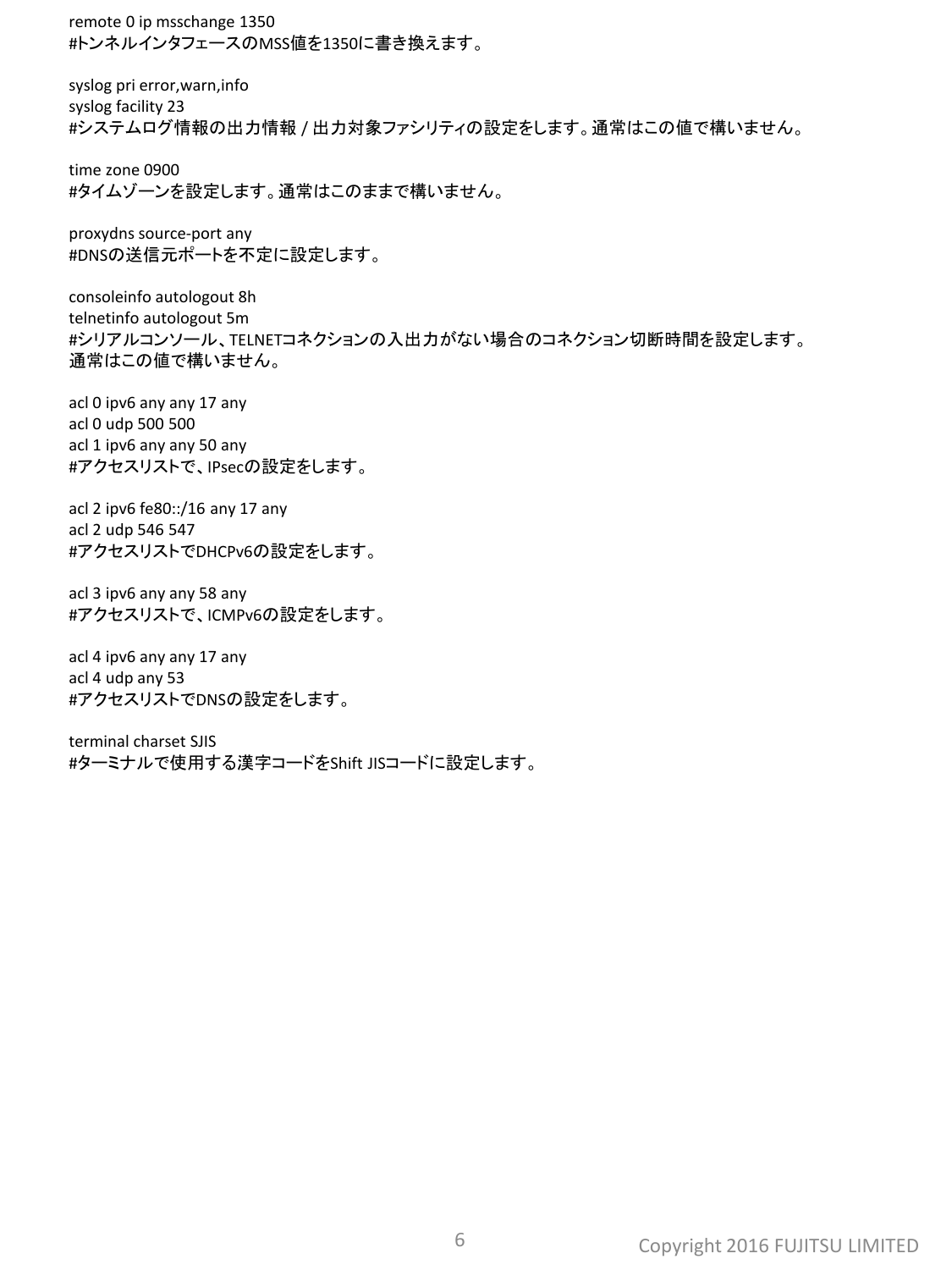解説 Si-R\_G\_2設定解説

ether 1 1 flowctl off off #ether1 1ポートでフロー制御機能を無効にします。

ether 1 1 vlan untag 1 #ether1 1ポートをTag なしVLAN1に設定します。

ether 2 1-4 flowctl off off #ether2 1-4ポートでフロー制御機能を無効にします。

ether 2 1-4 vlan untag 2 #ether2 1-4ポートをTag なしVLAN2に設定します。

lan 0 ipv6 use on #WAN側インタフェースで、IPv6機能を有効にします。

lan 0 ipv6 ifid 0:0:0:1 #WAN側インタフェースでインタフェースIDの設定を行います。 #v6オプションでname登録したインタフェースID(v6アドレスの後半部)を設定します。

lan 0 ipv6 address 0 auto #WAN側インタフェースでIPv6アドレスを設定します。

lan 0 ipv6 ra mode recv #RAメッセージの受信機能を有効にします。

lan 0 ipv6 ra recv prefix-mode routers #RAメッセージ受信によりプレフィックスが変更された場合、アドレス切替を行うように設定します。

lan 0 ipv6 filter 0 pass acl 0 reverse lan 0 ipv6 filter 1 pass acl 1 reverse lan 0 ipv6 filter 2 pass acl 2 reverse lan 0 ipv6 filter 3 pass acl 3 reverse lan 0 ipv6 filter 4 pass acl 4 reverse lan 0 ipv6 filter default reject #IPv6フィルタリングにより、ACLに該当する通信を許可し、それ以外の通信を遮断する設定をします。

lan 0 ipv6 dhcp service client #WAN側インターフェースに対して、IPv6 DHCPクライアント機能を有効にします。

lan 0 ipv6 dhcp client option na off #IPv6 DHCP クライアントのIPv6 アドレス要求をoffに設定します。

lan 0 vlan 1 #VLAN ID とlan 定義番号の関連付けを行います。

lan 1 ip address 192.168.2.1/24 3 #LAN側IPアドレスを設定します。 #・192.168.2.1/24 : LAN側のIPアドレス/マスクです。 #・3:ブロードキャストアドレスのタイプ。通常は3で構いません。

lan 1 vlan 2 #VLAN ID とlan 定義番号の関連付けを行います。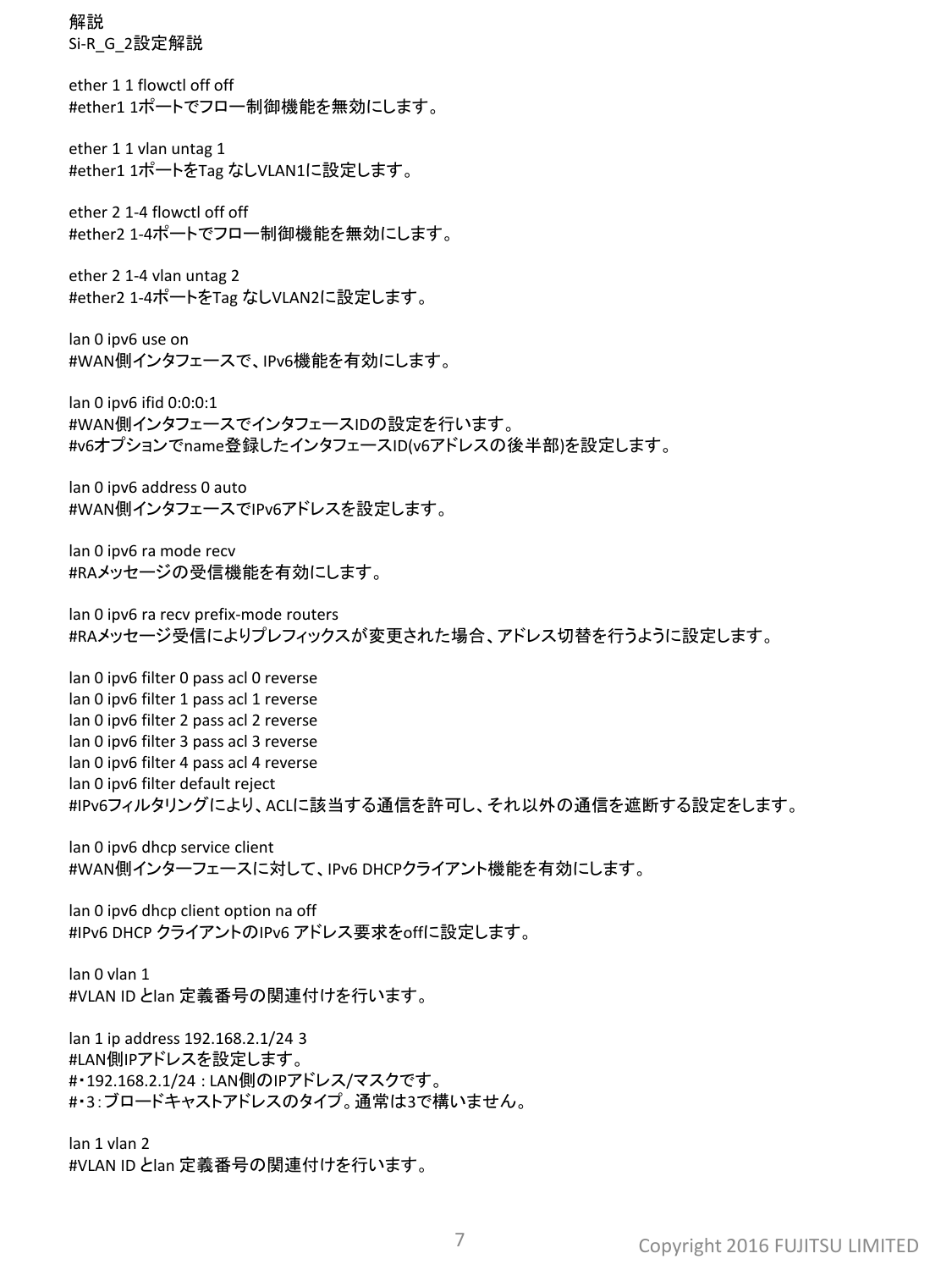remote 0 name vpn-shi #Si-R G1向けのIPsecインターフェースの名前(任意)を設定します。

remote 0 ap 0 name shisya #アクセスポイントの名前(任意、remote nameと同じでも可)を設定します。

remote 0 ap 0 datalink type ipsec #パケット転送方法としてIPsecを設定します。

remote 0 ap 0 ipsec type ike #IPsec情報のタイプにIPsec自動鍵交換を設定します。

remote 0 ap 0 ipsec ike protocol esp #自動鍵交換用IPsec情報のセキュリティプロトコルにESP(暗号)を設定します。

remote 0 ap 0 ipsec ike encrypt aes-cbc-256 #自動鍵交換用IPsec情報の暗号情報にAES256ビットを設定します。

remote 0 ap 0 ipsec ike auth hmac-sha256 #自動鍵交換用IPsec情報の認証情報にSHA2を設定します。

remote 0 ap 0 ipsec ike pfs modp1536 #自動鍵交換用IPsec情報のPFS使用時のDH(Diffie-Hellman)グループにmodp1536を設定します。

remote 0 ap 0 ike mode main #IKE 情報の交換モードをMain Modeに設定します。

remote 0 ap 0 ike shared key text sir2-key #IKEセッション確立時の共有鍵(Pre-shared key)を設定します。

remote 0 ap 0 ike proposal 0 encrypt aes-cbc-256 #IKEセッション用暗号情報の暗号アルゴリズムにAES256ビットを設定します。

remote 0 ap 0 ike proposal 0 hash hmac-sha256 #IKEセッション用の認証情報にSHA2を設定します。

remote 0 ap 0 ike proposal 0 pfs modp1536 #IKE情報のPFS使用時のDH(Diffie-Hellman)グループにmodp1536を設定します。

remote 0 ap 0 tunnel local sir2.aoi.flets-east.jp #IPsecトンネルの送信元アドレスの設定をします。 #v6オプションにて設定した「ネーム」の値を記載します。

remote 0 ap 0 tunnel remote sir1.aoi.flets-east.jp #IPsecトンネルの宛先アドレスの設定をします。 #v6オプションにて設定した「ネーム」の値を記載します。

remote 0 ap 0 sessionwatch address 192.168.2.1 192.168.1.1 #接続先セッション監視の設定をします。 #・192.168.2.1 : ICMP ECHOパケットの送信元IPアドレスです。 #・192.168.1.1 : ICMP ECHOパケットの宛先IPアドレスです。

remote 0 ip route 0 192.168.1.0/24 1 1 #対向装置Si-R 2のLAN側ネットワークへのスタティックルートを設定します。 #・192.168.1.0/24 : 対向装置Si-R G2のLAN側ネットワークです。 #・1 : metric値です。通常は1で構いません。 #・1 : distance値です。通常は1で構いません。